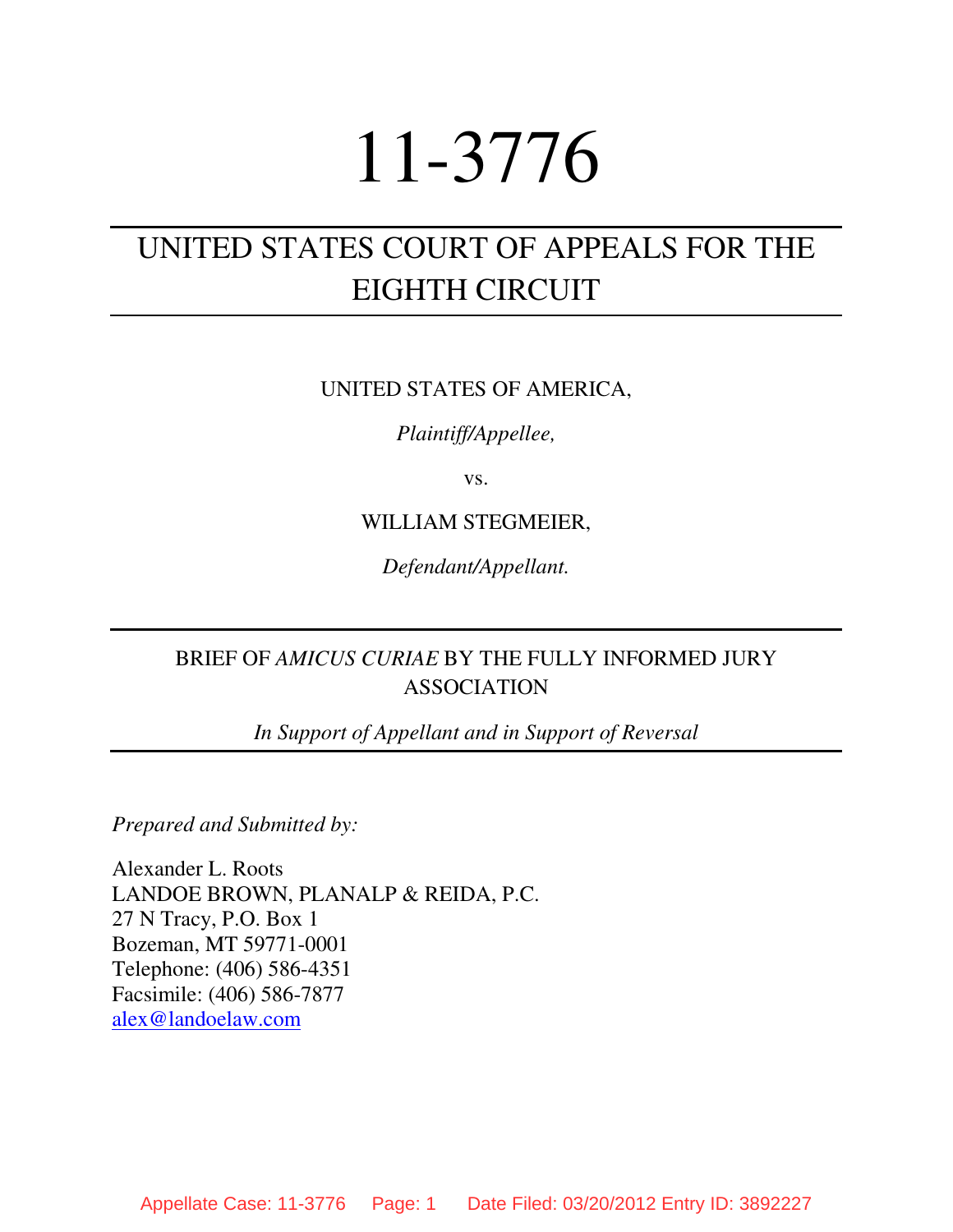# **TABLE OF CONTENTS**

| $\mathbf{I}$ .<br>II. | The District Court's jury instructions and special verdict form<br>The District Court's use of a verdict form with special<br>interrogatories violated the <i>jury's</i> right to issue a general verdict |
|-----------------------|-----------------------------------------------------------------------------------------------------------------------------------------------------------------------------------------------------------|
|                       |                                                                                                                                                                                                           |
|                       |                                                                                                                                                                                                           |
|                       | Certificate of Compliance with Type-Volume limitation, etc14                                                                                                                                              |
|                       |                                                                                                                                                                                                           |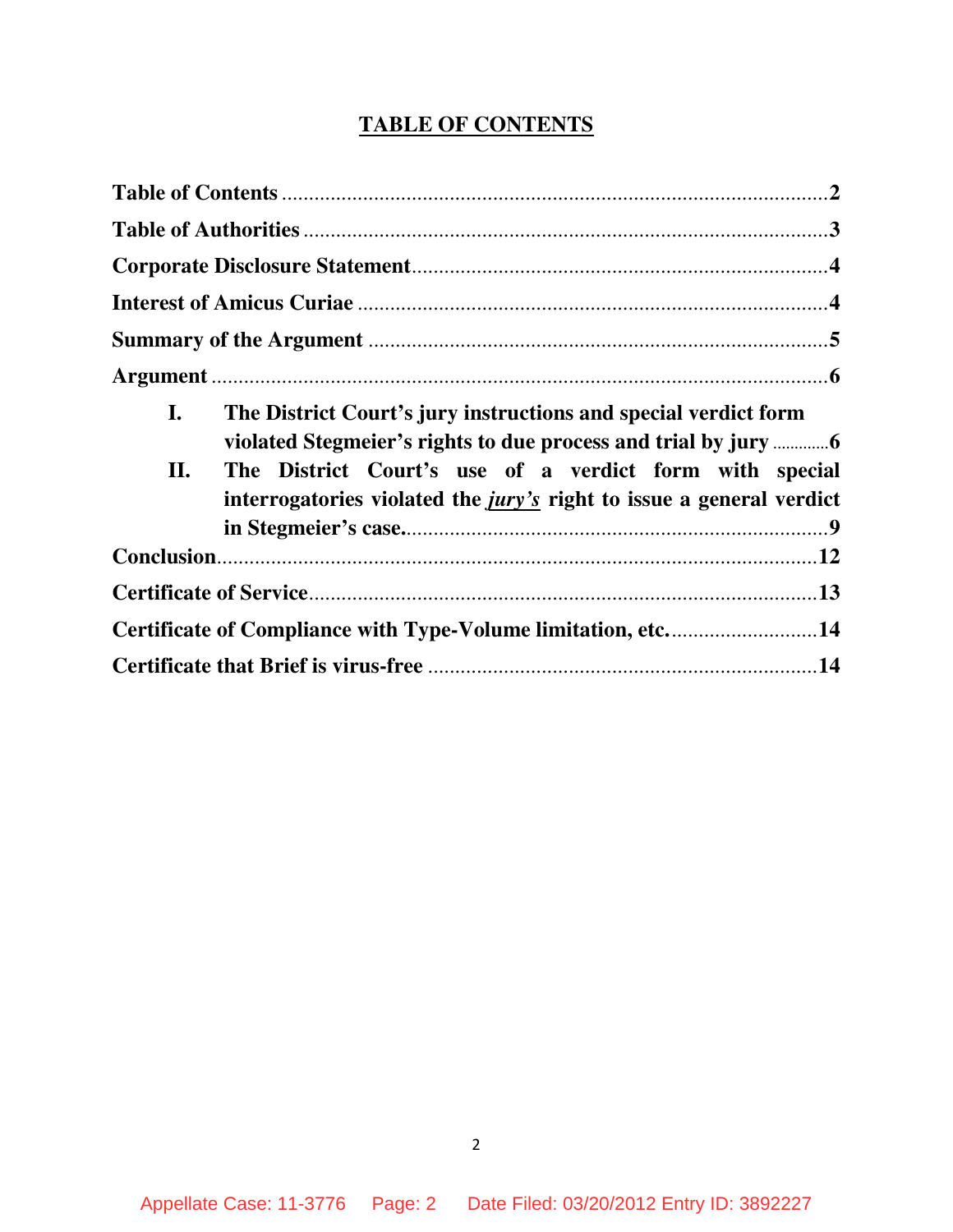# **TABLE OF AUTHORITIES**

| <b>Federal Cases</b> |  |
|----------------------|--|
|                      |  |
|                      |  |
|                      |  |
|                      |  |
|                      |  |
|                      |  |
|                      |  |
|                      |  |

# **State Cases**

| People v. Tessmer, 171 Mich. 522, 137 N.W. 214; State v. Boggs, 87 W.Va. 738, |  |
|-------------------------------------------------------------------------------|--|
|                                                                               |  |
|                                                                               |  |
|                                                                               |  |

# **Other**

| Jack B. Weinstein, <i>Considering Jury "Nullification"</i> : When May and Should a |  |
|------------------------------------------------------------------------------------|--|
| <i>Jury Reject the Law to Do Justice, 30 Am. Crim. L. Rev. 239, 240 (1993) 12</i>  |  |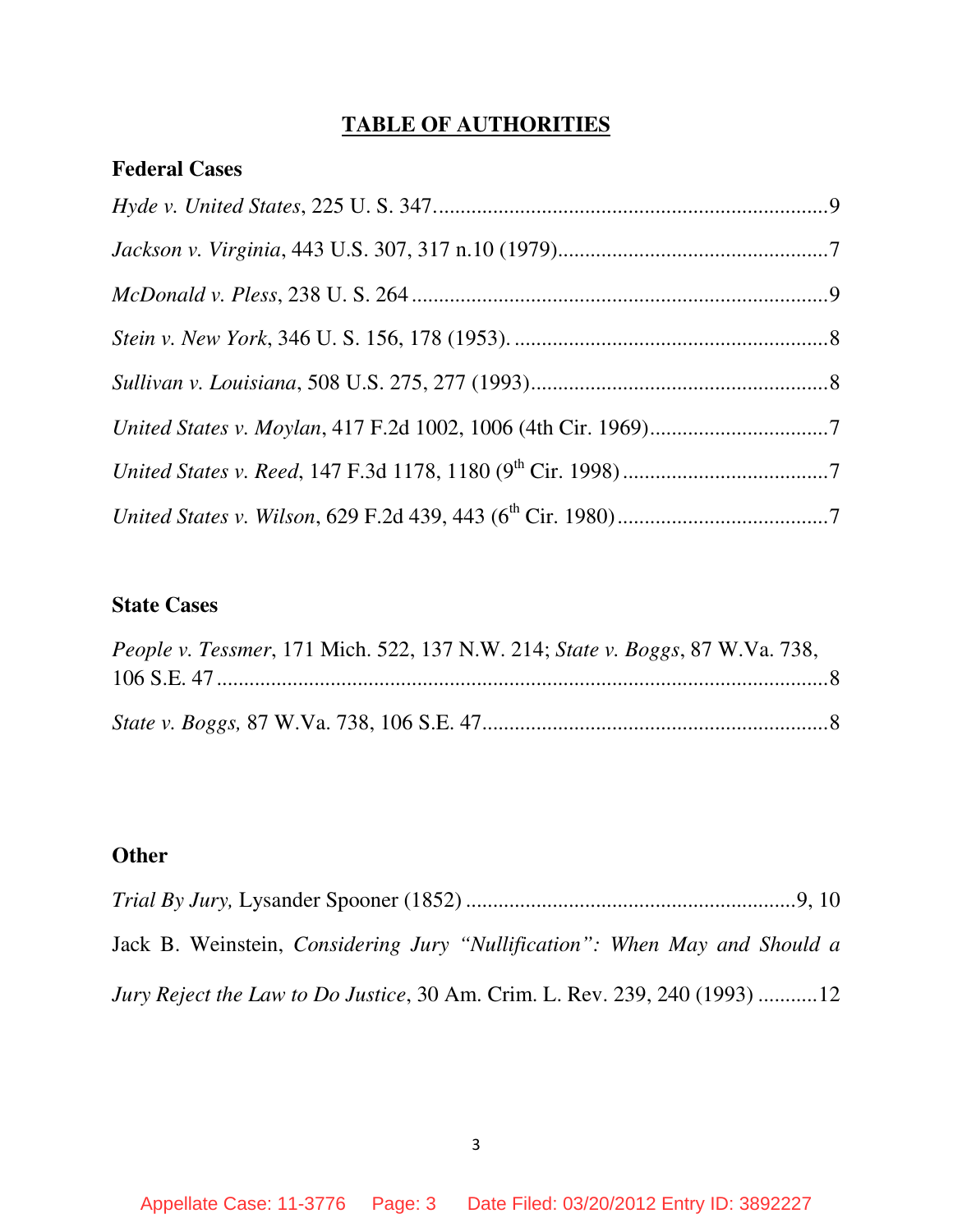# **BRIEF OF** *AMICUS CURIAE***, THE FULLY INFORMED JURY ASSOCIATION**

 The Fully Informed Jury Association (hereinafter "FIJA") respectfully submits this brief as *amicus curiae.*

 The Fully Informed Jury Association (FIJA) is a non-profit charitable organization dedicated to educating the public on the history and heritage of trial by jury. FIJA works to restore and protect the role of the juror, and the institution of trial by jury. The Association sponsors educational seminars for legal professionals, publishes commentary, and develops and presents Amicus briefs when the institution of the jury is at issue. It has no stockholders and does not issue stock.

#### **CORPORATE DISCLOSURE STATEMENT**

 In compliance with Federal Rules of Appellate Procedure 26.1 and Eighth Circuit Rule 26.1A, the *amicus* is not a corporation that issues stock, nor does it have a parent corporation that issues stock.

#### **INTEREST OF** *AMICUS CURIAE*

 The Fully Informed Jury Association is America's oldest and largest educational association solely dedicated to the education of jurors regarding their purpose and role under the Constitution. The Fully Informed Jury Association (FIJA) is a nationwide, non-profit, nonpartisan education and research public policy institute incorporated in Montana since 1991. The FIJA mission is to

4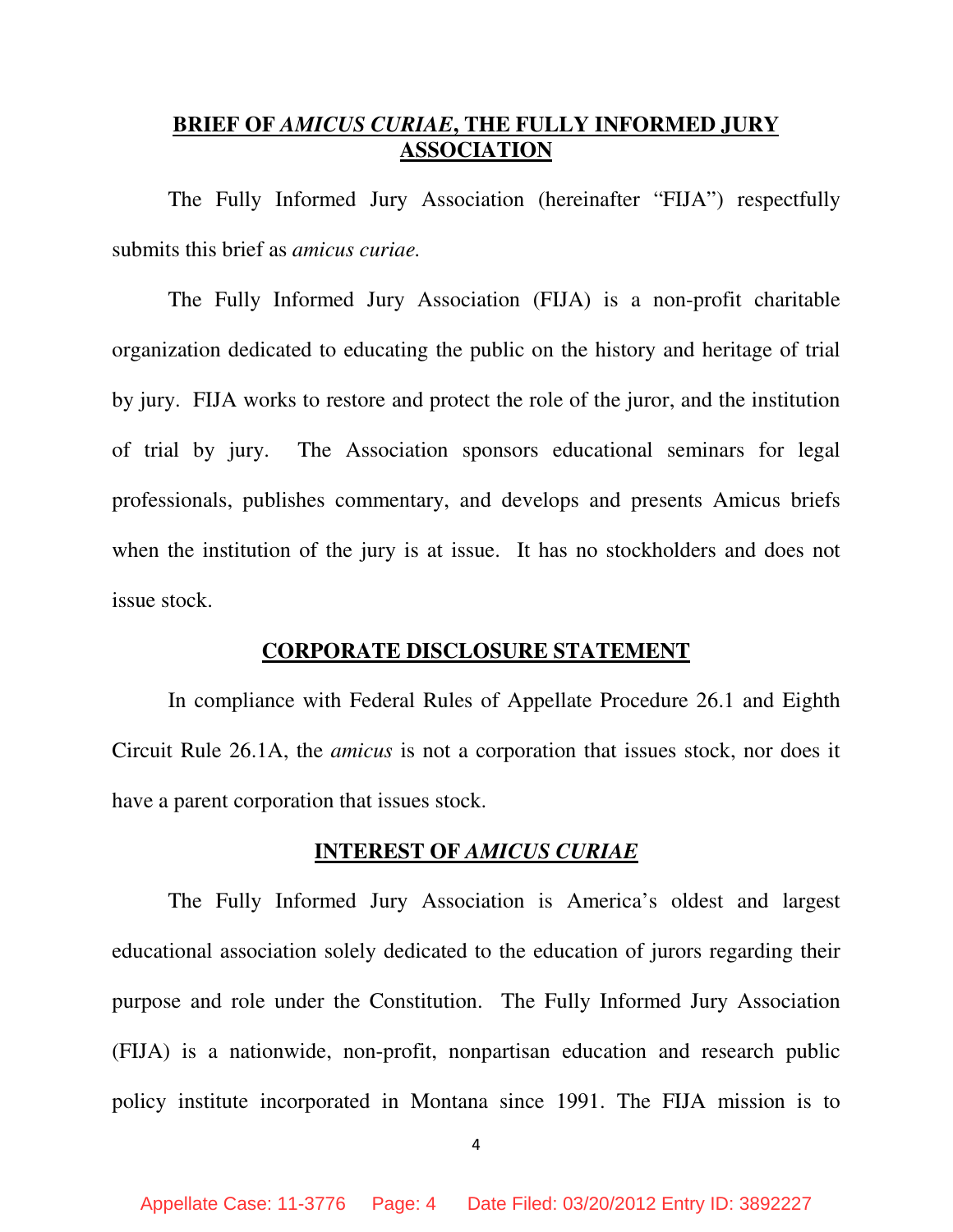educate Americans regarding the role of the jury in our justice system and the preservation of the full function of the jury as the final arbiter in our courts of law. FIJA generates revenue through seminar fees and the sale of FIJA publications and materials. FIJA is a tax-exempt educational foundation under Section 501(c)(3) of the Internal Revenue Code.

 No person or entity other than the Fully Informed Jury Association made a monetary contribution to the preparation or submission of this Brief.

 The *amicus curiae* Fully Informed Jury Association submits this brief in support of Appellant, and in support of Reversal. The Brief of the Appellant is adopted and incorporated by reference.

#### **SUMMARY OF THE ARGUMENT**

 This brief addresses the interests of both juries and criminal defendants. Accordingly, two points are highlighted: (1) the Appellant, William Stegmeier, was denied his right to jury trial by a combination of coercive jury instructions and a special verdict form demanding that the jury partially explain their verdict; and (2) the jury that convicted Stegmeier was denied its right to fully and impartially consider the question of Stegmeier's guilt or innocence free from coercion and intimidation. By constitutional design, juries are to act as unfettered protectors, as checks on the abuses of government, and as the conscience of the community. Stegmeier's jurors were deprived of their rights by the District Court's instructions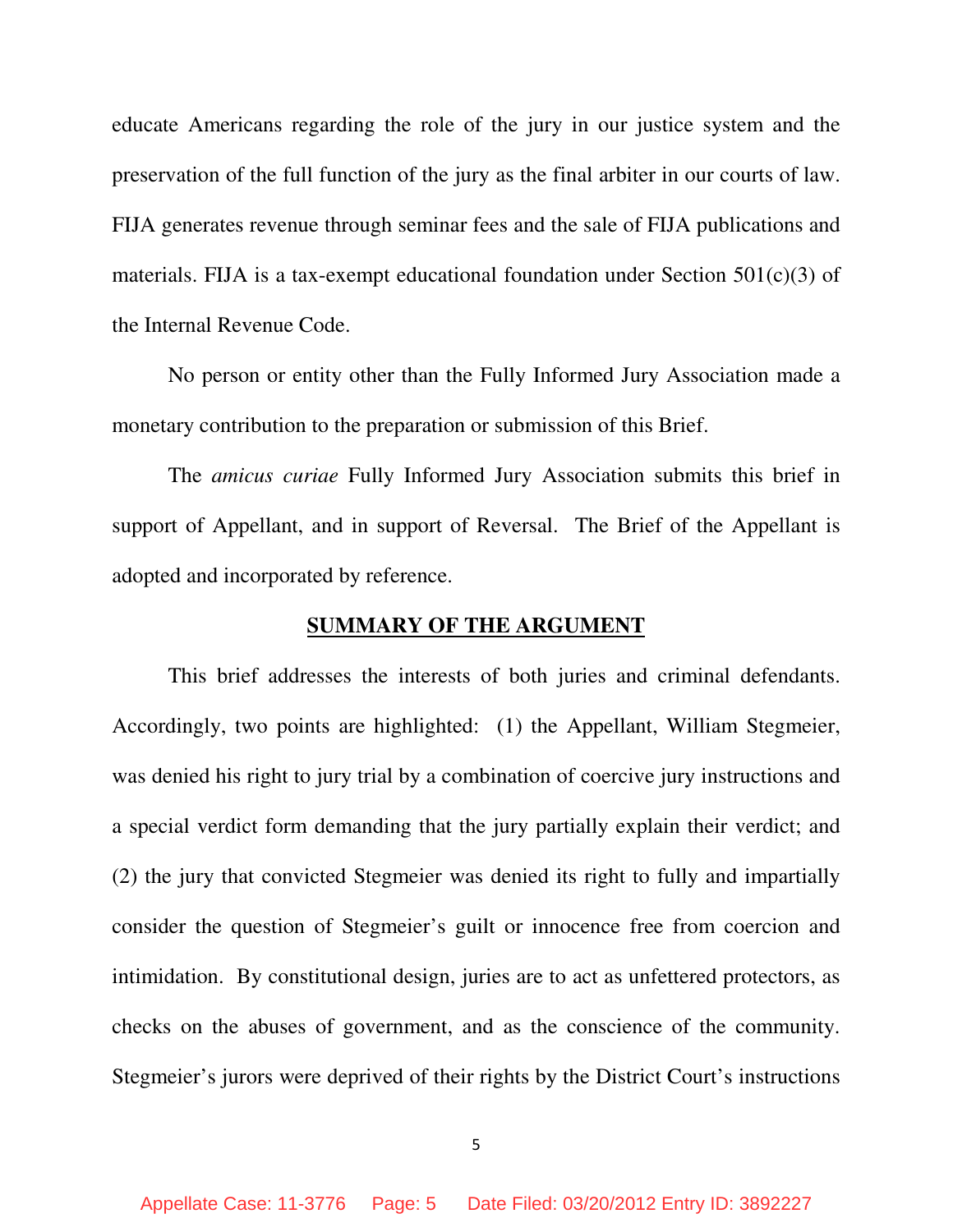which warned them that they might be punished if they considered their own conscience or other matters outside the control of the Court, and by instructions claiming they "must" find Stegmeier guilty if the government met its burden of proof. The District Court's special verdict form deprived the jury of its constitutional right and authority to issue a general verdict without explaining its grounds for doing so.

#### **ARGUMENT**

# **I. The District Court's jury instructions and special verdict form violated Stegmeier's rights to due process and trial by jury.**

 The jury Stegmeier was provided to act as his guardian against governmental overreach was subjected to coercion by the District Court's by jury instructions which ordered the jury to convict Stegmeier if the government met its burden of proof, and which suggested the jurors might be punished or prosecuted if they failed to do so. Similar coercion was applied in the District Court's inappropriate use of a special verdict form.

 By constitutional design, trial by jury is an important check on the power of the government. The primary purpose and role of juries is not to act as a mere fact-finding device. (Professional fact-finders, judges or government investigators could perform such duties as well as jurors, if not better.) If the government seeks to abuse its power or authority, the jury's function as an obstacle to such arbitrary exercise of authority becomes paramount.

6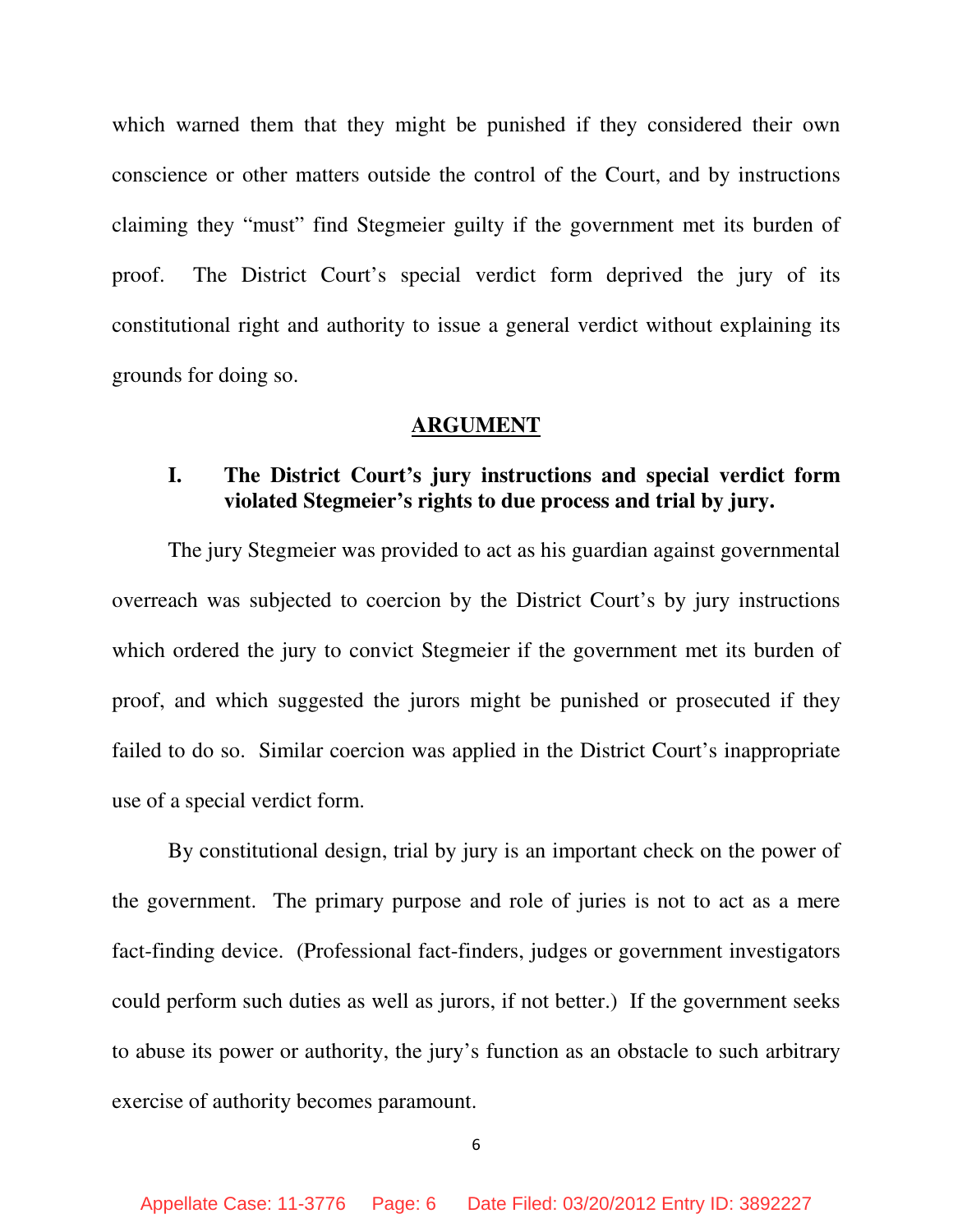Jurors must be free to balance their own consciences along with the evidence at trial, and it has never been the law that juries must convict defendants in every case where the government meets its burden of proof. *See United States v. Wilson*, 629 F.2d 439, 443 ( $6<sup>th</sup>$  Cir. 1980) ("[A] jury is entitled to acquit the defendant because it has no sympathy for the government's position. It has a general veto power, and this power should not be attenuated by requiring the jury to answer in writing a detailed list of questions or explain its reasons"); *United States v. Reed*, 147 F.3d 1178, 1180 ( $9<sup>th</sup>$  Cir. 1998) ("Special findings may "partly restrict [the jury's] historic function, that of tempering rules of law by common sense brought to bear on the facts of a specific case") *Jackson v. Virginia*, 443 U.S. 307, 317 n.10 (1979) ("To be sure, the factfinder in a criminal case has traditionally been permitted to enter an unassailable but unreasonable verdict of 'not guilty.' This is the logical corollary of the rule that there can be no appeal from a judgment of acquittal, even if the evidence of guilt is overwhelming").

 As the Fourth Circuit observed in *United States v. Moylan*, 417 F.2d 1002, 1006 (4th Cir. 1969):

"We recognize ... the undisputed power of the jury to acquit, even if its verdict is contrary to the law as given by the judge and contrary to the evidence. This is a power that must exist as long as we adhere to the general verdict in criminal cases, for the courts cannot search the minds of the jurors to find the basis upon which they judge. If the jury feels that the law under which the defendant is accused is unjust, or that exigent circumstances justifies the actions of the accused, or for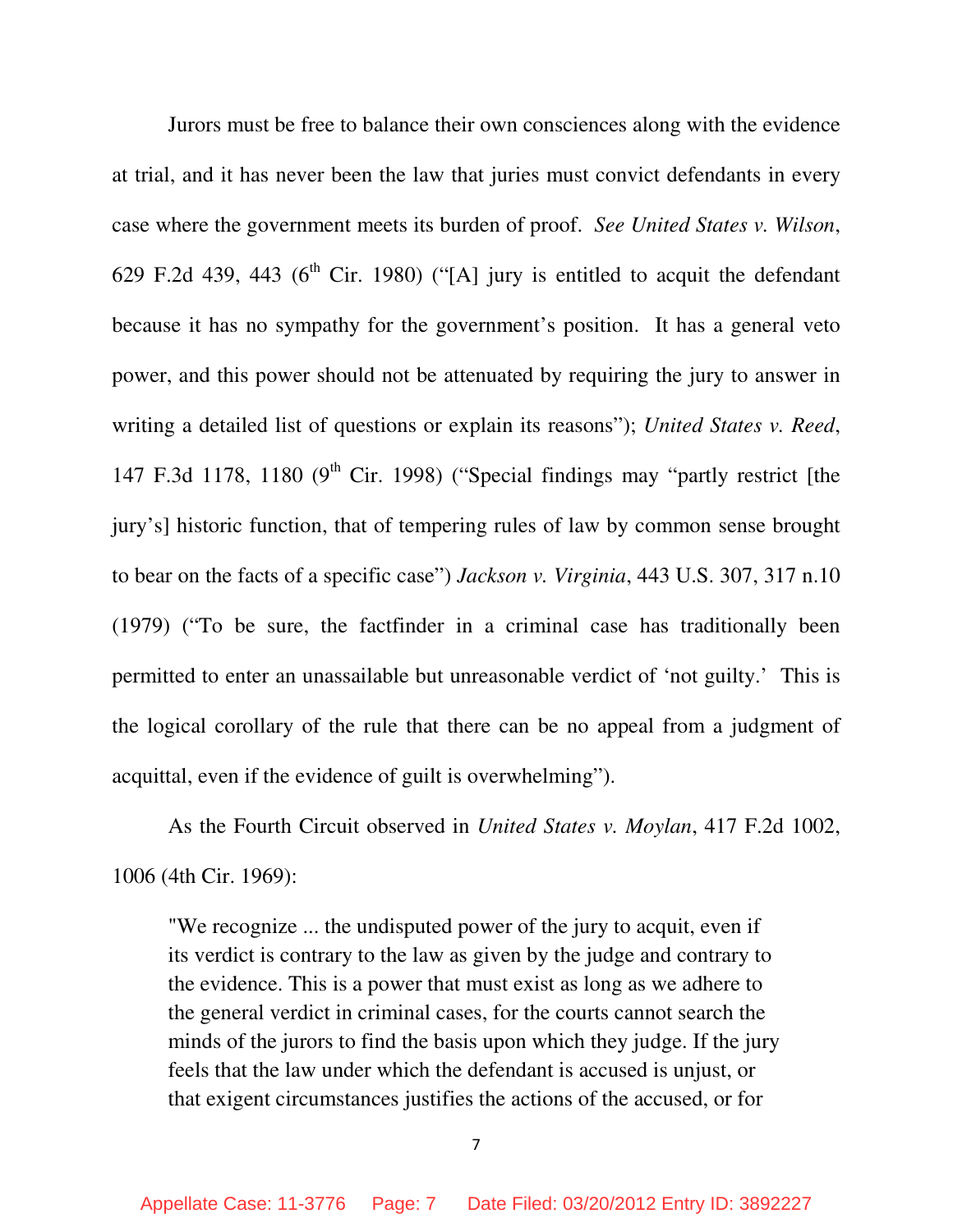any reason which appeals to their logic or passion, the jury has the power to acquit, and the courts must abide by that decision."

The Sixth Amendment right to trial by jury "includes, of course, as its most important element, the right to have the jury, rather than the judge, reach the requisite finding of 'guilty'" *Sullivan v. Louisiana*, 508 U.S. 275, 277 (1993). In *Stein v. New York*, 346 U. S. 156, 178 (1953), the Supreme Court recognized that the right to jury trial is firmly grounded in the jury's right to deliberate secretly, which, by constitutional design, allows the jury to return verdicts that defy logic or fly in the face of the perceptions and judgments of judges, prosecutors and other governmental entities. Justice Jackson wrote in 1953:

Courts uniformly disapprove compromise verdicts, but are without other means than admonitions to ascertain or control the practice. ...

In civil cases, certainty and exposure of the process is sometimes sought by the special verdict or by submission of interrogatories. *E.g.,* Fed.Rules Civ.Proc., 49. But no general practice of these techniques has developed in American criminal procedure. Our own Rules of Criminal Procedure make no provision for anything but a general verdict. Indeed, departure from this has sometimes been resisted as an impairment of the right to trial by jury, see *People v. Tessmer*, 171 Mich. 522, 137 N.W. 214; *State v. Boggs*, 87 W.Va. 738, 106 S.E. 47, which usually implies one simple general verdict that convicts or frees the accused.

Nor have the courts favored any public or private post-trial inquisition of jurors as to how they reasoned, lest it operate to intimidate, beset and harass them. This Court will not accept their own disclosure of forbidden quotient verdicts in damage cases.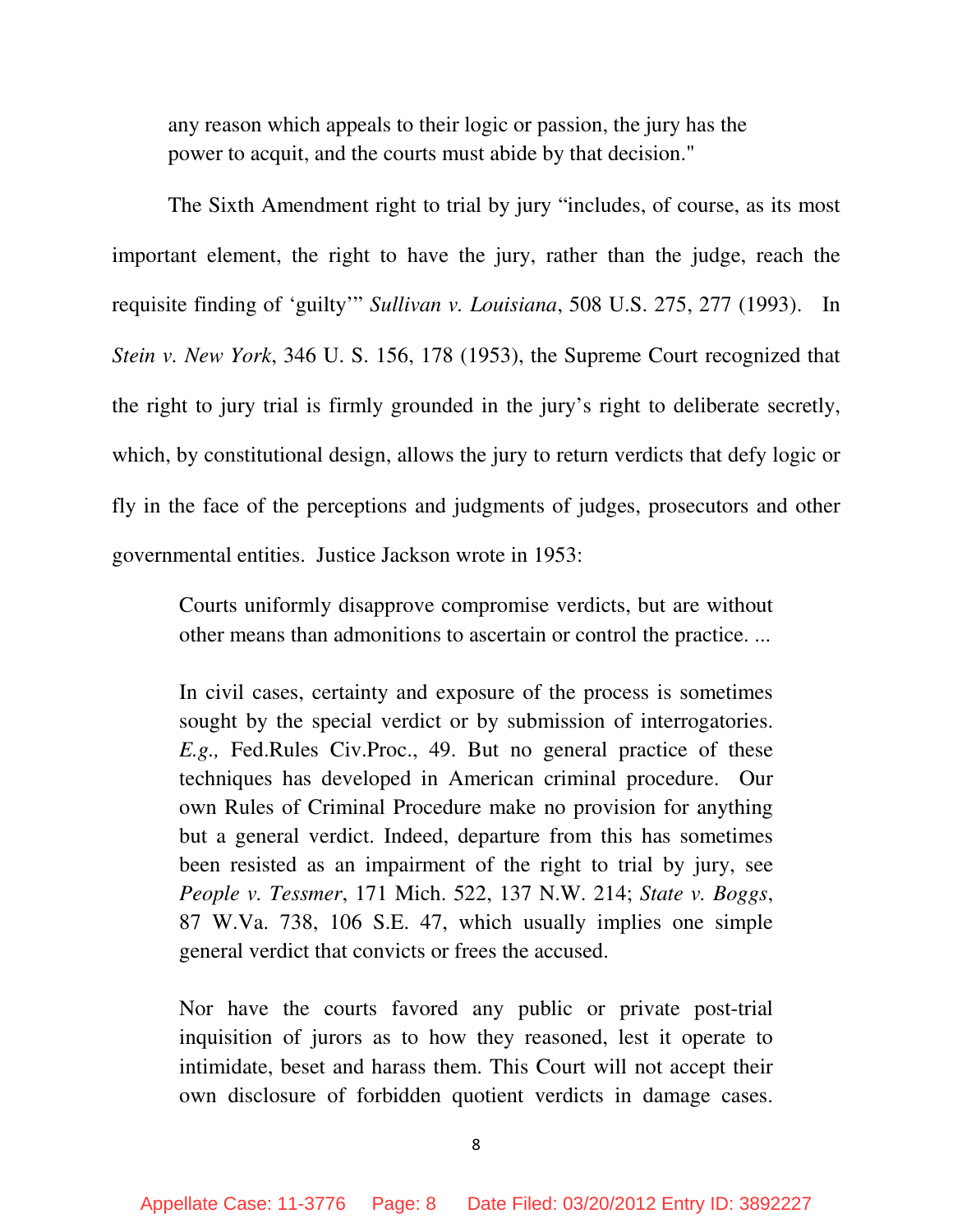*McDonald v. Pless*, 238 U. S. 264. Nor of compromise in a criminal case whereby some jurors exchanged their convictions on one issue in return for concession by other jurors on another issue. *Hyde v. United States*, 225 U. S. 347.

 Stegmeier's right to a jury trial was compromised by the District Court's instructions and verdict form. Stegmeier's conviction should therefore be reversed.

# **II. The District Court's use of a verdict form with special interrogatories violated the** *jury's* **right to issue a general verdict in Stegmeier's case.**

 Several jury instructions by the District Court invaded the province of the jury and led the jury to understand that guilty verdicts would be received more favorably than not-guilty verdicts. Stegmeier's jury was notably subjected to an ominous instruction which falsely suggested that jurors would be prosecuted or otherwise punished if they based their verdict on their senses of justice, conscience or other factors outside the commands of the District Judge.

*Amicus* FIJA has long argued that juror oaths have become a device for subjugating jurors to the control and domination of judges and prosecutors. The great jury scholar Lysander Spooner, in his book *Trial By Jury*, discussed the slow alterations of jury oaths over time from focusing on the jury's independence and prerogative, to focusing on judge's instructions on the law. Blacksone's Commentaries, noted Spooner, provided for the following oath in criminal trials: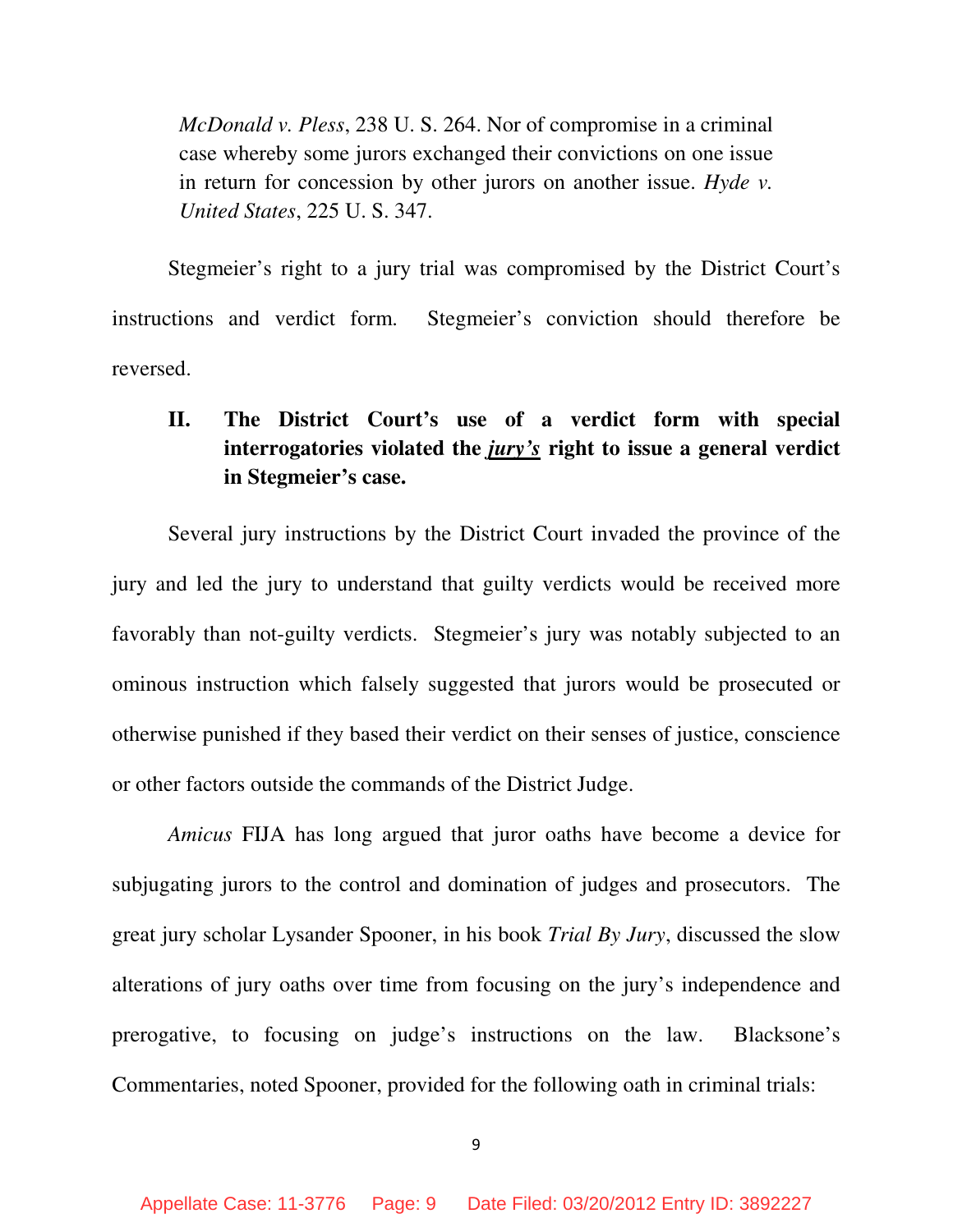[Jurors swore that they would] "Well and truly to try, and true deliverance make, between our sovereign lord, the king, and the prisoner whom they have in charge, and a true verdict to give according to the evidence." - 4 Blackstone, 355.

Lysander Spooner, *Trial By Jury* 88 (1852).

 Spooner wrote that the juror oaths used in criminal trials at his own time had slowly begun to include references to the proposition that jurors have a duty to render verdicts according to the evidence:

The words, "according to the evidence," have doubtless been introduced into the above oaths in modern times. They are unquestionably in violation of the Common Law, and of Magna Carta, if by them be meant such evidence only as the government sees fit to allow to go to the jury. If the government can dictate the evidence, and require the jury to decide according to that evidence, it necessarily dictates the conclusion to which they must arrive. In that case the trial is really a trial by the government, and not by the jury. The jury cannot try an issue, unless they determine what evidence shall be admitted. The ancient oaths, it will be observed, say nothing about "according to the evidence." They obviously take it for granted that the jury try the whole case; and of course that they decide what evidence shall be admitted. It would be intrinsically an immoral and criminal act for a jury to declare a man guilty, or to declare that one man owed. money to another, unless all the evidence were admitted, which they thought ought to be admitted, for ascertaining the truth.

*Id.* At 89.

 While the oaths themselves have gradually grown to deemphasize jurors' independence and to emphasize judges' instructions, the judge's instruction that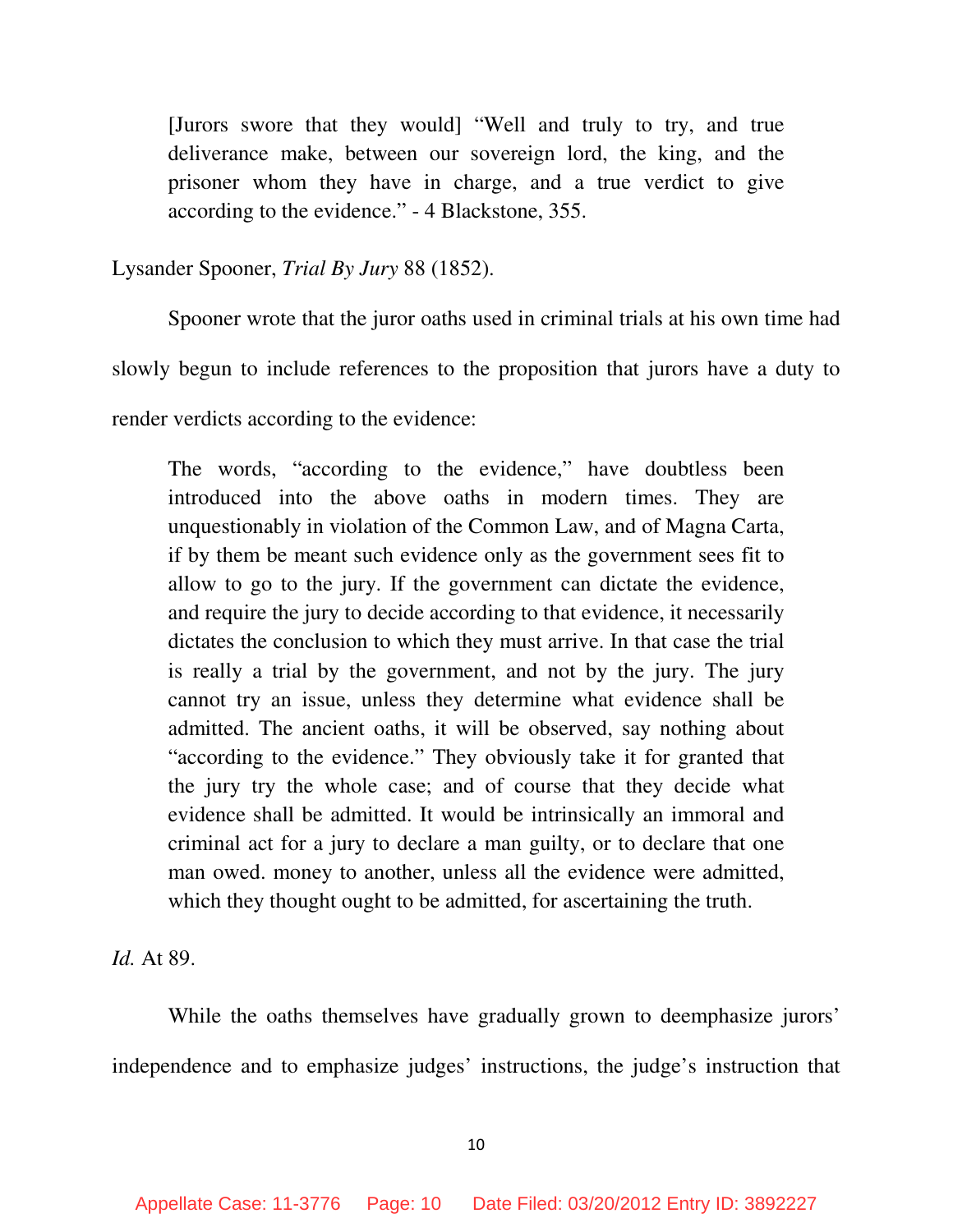jurors will be violating their oaths if they stray from judicial control takes this evolution one step further. In Stegmeier's case, the jury was instructed to:

Keep constantly in mind that it would be a violation of your sworn duty to base a verdict upon anything other than the evidence received in the case and the instructions of the Court.

#### Jury Instruction 3, Document No. 54, p. 4.

 The threat suggested by this instruction is baseless. No juror can ever be punished or prosecuted for voting to acquit a defendant based on the juror's conscience, or their sense of justice. Such an intimidating proclamation serves only to undermine jury independence. And having been subjected to such intimidation, Stegmeier's jury likely would have been made to feel uncomfortable with acquitting Stegmeier for fear of the consequences of a "violation of your sworn oath."

 The historic oath noted in Blackstone's Commentaries contained nothing that would forbid jurors from acquitting if they were convinced -- based solely on "the evidence" -- that the accused's actions were morally blameless and that a conviction would be unjust. In such cases, no jurors could be said to have decided a case "well and truly" if they were required to disregard their own sense of justice to convict. And a conviction reached in disregard of a juror's own sense of justice would certainly be no "true deliverance."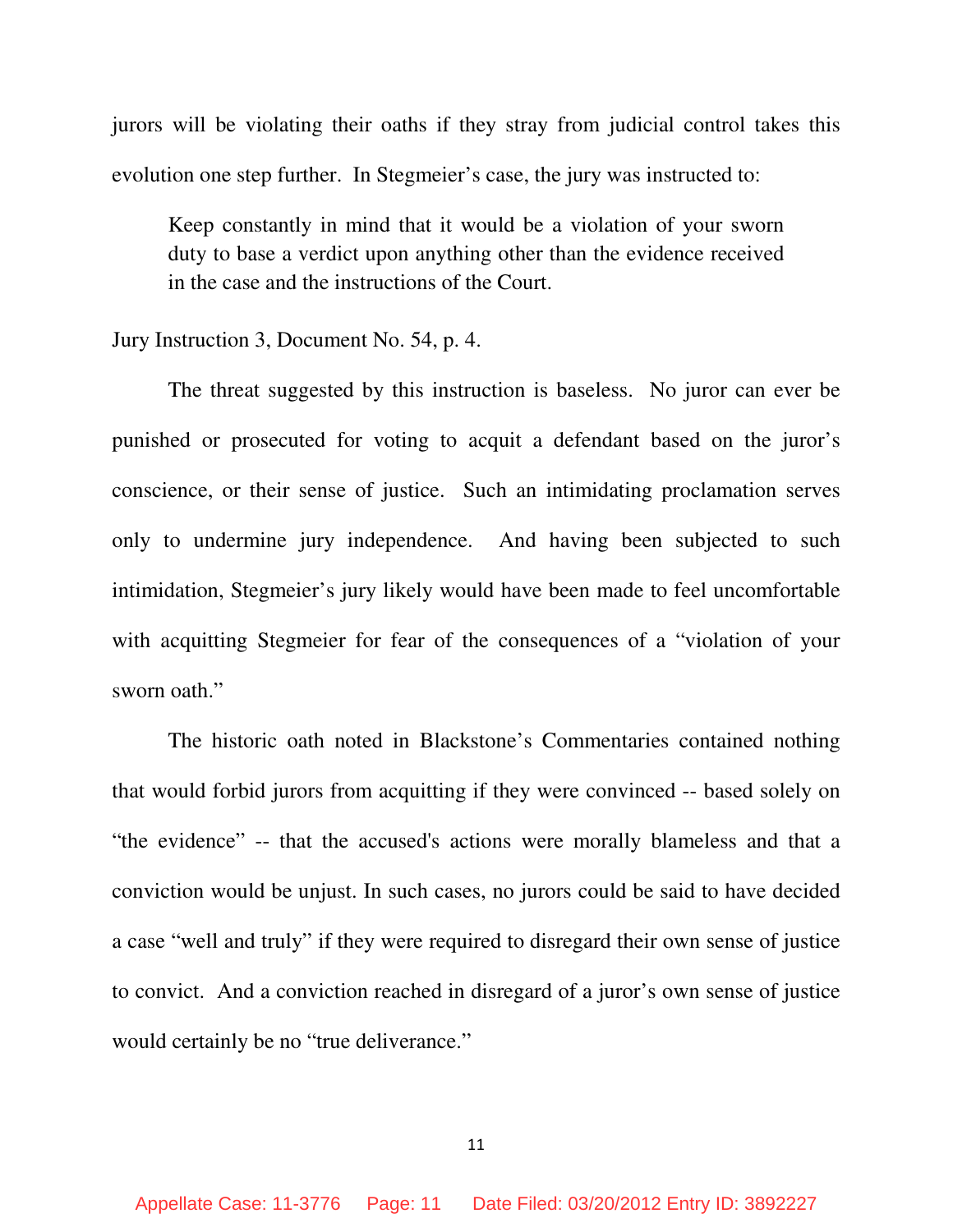The U.S. Supreme Court (and virtually all the highest courts in every state) have interpreted the right to jury trial in criminal cases to forbid special verdicts which require jurors to describe or explain the reasons for their verdicts or to provide any information about their votes. This right of jurors to issue a "general verdict"—a summary one- or two-word statement (guilty or not guilty), with no record or account of what grounds the verdict was based on or the degree of the jury's agreement—flows from the right of juries to deliberate in secret.

 Moreover, because no jury ever has to answer for its verdict after rendering it, jury nullification survives in the face of all governmental attempts to stamp it out. Juries have an inherent "veto power" that can be brought into use to protect a member of their community from unjust or abusive criminal prosecution. "When juries refuse to convict on the basis of what they think are unjust laws, they are performing their duty as jurors." Jack B. Weinstein, *Considering Jury "Nullification": When May and Should a Jury Reject the Law to Do Justice*, 30 Am. Crim. L. Rev. 239, 240 (1993).

#### **CONCLUSION**

For the above-stated reasons, Stegmeier's conviction should be reversed.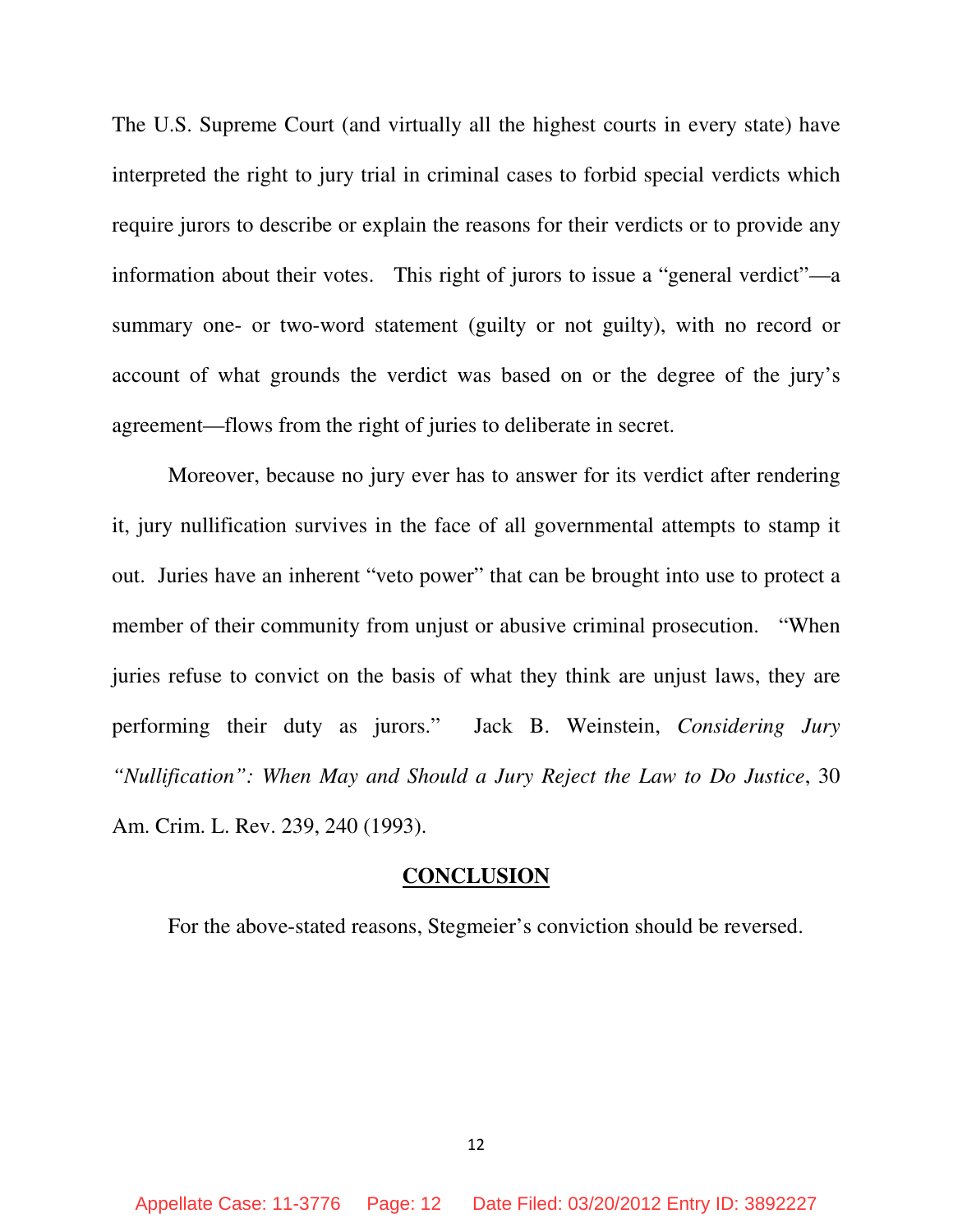DATED this 29<sup>th</sup> day of February, 2012.

 /s/ Alexander L. Roots Alexander L. Roots Landoe, Brown, Planalp & Reida, P.C. Attorney for *Amicus Curiae* Fully Informed Jury Association

#### **CERTIFICATE OF SERVICE**

 I hereby certify that on February 29, 2012, a true and correct copy of the foregoing document was served upon the following individuals by E-filing through This Court's electronic filings system:

Kevin Koliner, Esq. Assistant United States Attorney P.O. Box 2638 Sioux Falls, SD 57101-2638

Roger Roots, Esq. 113 Lake Drive East Livingston, MT 59047

> /s/ Alexander L. Roots Alexander L. Roots Landoe, Brown, Planalp & Reida, P.C. Attorney for *Amicus Curiae* Fully Informed Jury Association